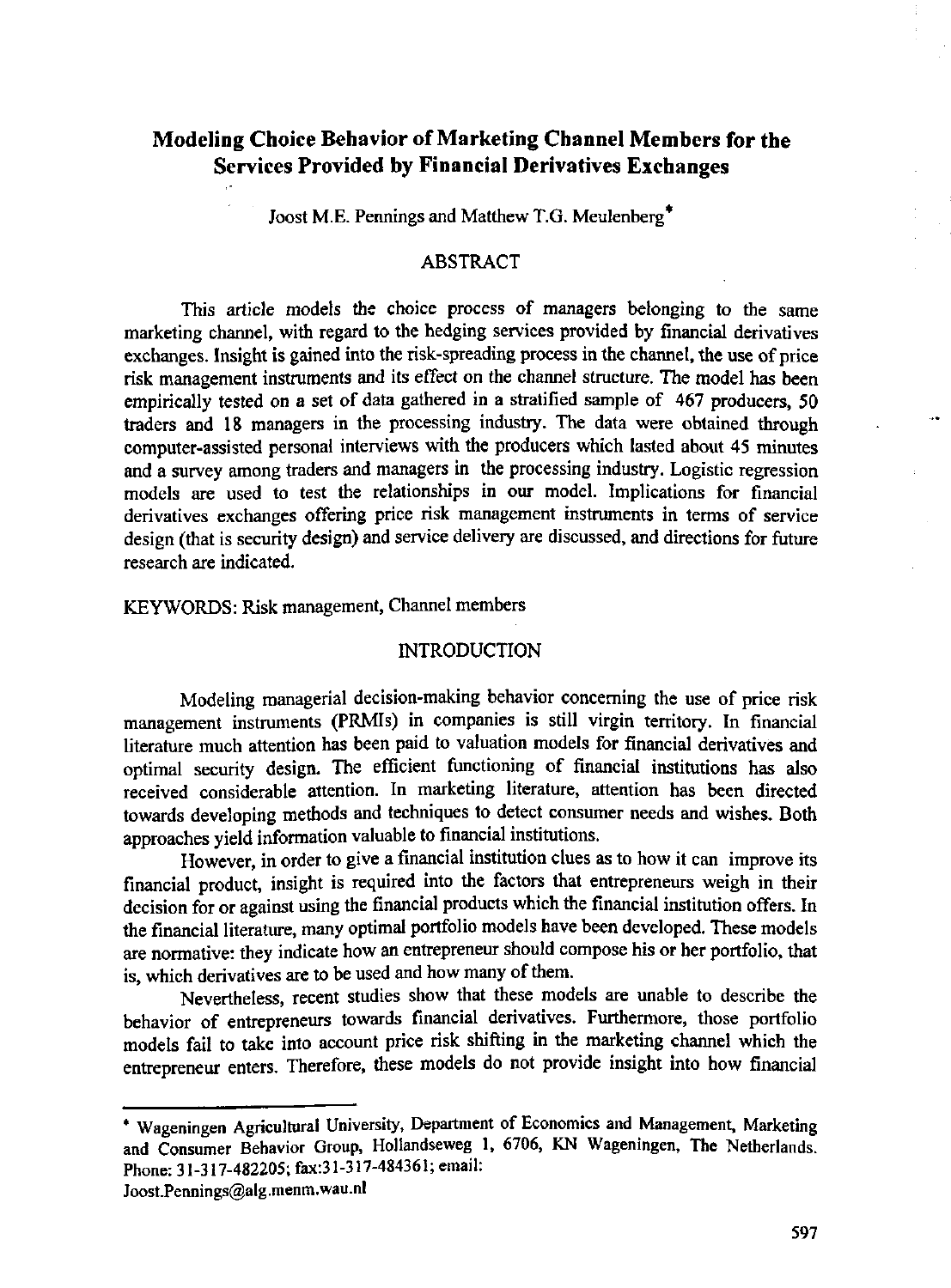services offered by financial derivatives exchanges can be improved in order to generate more volume on these markets. This article looks at the financial service provided by the exchange, from the perspective of an entrepreneur trying to reduce the risk he or she perceives within his market channel. Moreover, the article investigates how a financial institution can improve its financial products.

This article attemps to provide an insight into the factors which determine the of the entrepreneurs in a marketing channel to use financial derivatives for the same underlying commodity and to determine the way in which these companies differ in their decision making behavior. Moreover, we will analyse the effect of the behavior of entrepreneurs concerning PRMIs on the channel structure and draw conclusions from it about service design and service delivery of exchange-listed PRMIs.

First, a framework is developed consisting of three channel members: producers, traders and the processing industry. It shows the different relationships between the channel members, in particular relationships dealing with price risk management. The decision making behavior of each of these channel members with regard to PRMIs is then modeled. These models describe actual behavior towards the use of futures contracts and the intention to use options, the latter instrument was not yet available to the respondents in our empirical study. The models developed are able to explain how and why managers and entrepreneurs make choices with respect to PRMIs. The models contain the characteristics of both company and the entrepreneur/manager. Thereafter, a comparison is made of the models which have been determined by the different channel members. Having gained insight into the channel members' decisions with respect to PRMIs and into the differences between the channel members in this respect, the implications for price risk management policy in the channel are derived. Next, the managerial implications for the service design and service delivery of securities are indicated.

# CONCEPTUAL FRAMEWORK

Developing Choice Models for Managers, Who Participate in a Marketing Channel, for the Hedging Services Provided by Financial Derivatives Markets

In financial literature it is frequently argued that the success of a PRMI is heavily dependent on both its design and the characteristics of the underlying asset's cash market (Black, 1986). Gray (1987) identifies the importance of contract design. He argues that a PRMI must reflect the commercial movement of the asset both closely and broadly enough to avoid price distortions resulting from specifications in the PRMI. An empirical study by Silber (1981) concludes that PRMIs whose specifications closely reflect the needs of hedgers seem more likely to succeed. Tashjian and McConnell (1989) show that hedging effectiveness is a very important determinant in explaining the success of PRMIs. In accordance with these recent findings, particular attention has been paid to the hedging effectiveness of futures as an example of a PRMI widely traded on financial derivatives exchanges. Authors who have proposed measures of this effectiveness include, Ederington (1979), Hsin, Kuo and Lee (1994) and Pennings and Meulenberg (1997). Common to all these measures is that they try to indicate the extent to which hedgers are able to reduce cash price risk by using a particular PRMI. It has been argued that the motivation for hedging by offsetting PRMIs is not to reduce the *cash price risk* of single assets but to reduce the *residual risk* of the firm (Anderson and Danthine, 1980; Anderson and Danthine, 1981; Rolfo, 1980; Zilcha and Broil, 1992). Therefore, we will investigate risk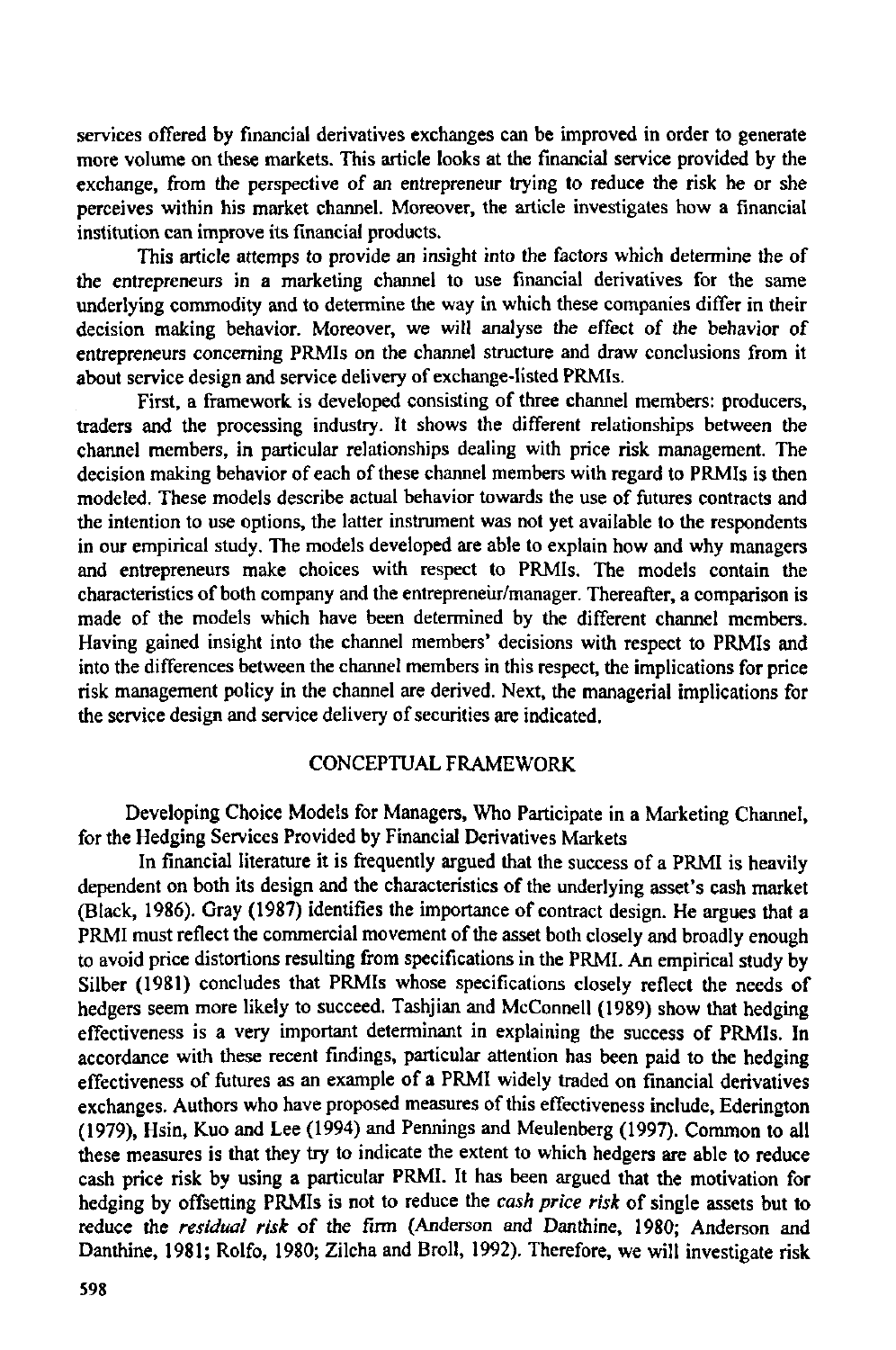management behavior towards both inputs and outputs. To do so we will look at the price risk management behavior of enterprises that are within the same marketing channel.

The conceptual model consists of three channel members: 1) the producer of raw material (in this stage raw material is the output), 2) the trader in raw material (in this stage raw material is both input and output) and 3) the processor of raw material (in this stage raw material is the input).

Actors in marketing channels take decisions about PRMIs individually. Interdependency may occur between the decisions of individual actors. For instance, the use of PRMIs by a producer of raw materials may depend upon the PRMI-decisions with respect to that raw material by the wholesaler or the processor he or she is supplying. In that case the use of PRMIs has truly become an issue of marketing channel. Characteristics of individual actors that influence decision making with respect to PRMIs include: price variance, the degree of risk seeking/aversion, and the costs of hedging. As a result of differences in these variables the willingness to use PRMIs can differ between actors in the marketing channel. Another channel-aspect of decision making with respect to PRMIs is that it can be a sequential process. The most risk averse actor might decide first to use a PRMI and other channel-actors may follow suit, while taking into account the decisions made by the first user. Also, the type of PRMI used by an actor in the channel can depend on his or her channel power. For instance, when the user of a raw material has strong channel power, he or she might enforce upon a supplier a forward contract at a suitable price instead of executing a hedge in the futures market. Whether a channel actor is using PRMIs to get rid of risks also depends on his or her relationships with other actors in the marketing system and with actors supportive to his or her business. Cases in point are banks and shareholders.

In this article we will not analyze all the factors that influence decision making with respect to PRMIs in marketing channels. Rather, we focus on a number of characteristics related to the PRMI decision making of individual channel actors and on related aspects of dependency between PRMI decisions in the marketing channel.

Our model presupposes the presence of a futures contract for the raw material concerned. Futures contracts are standardized legal agreements to make or take delivery of a specific commodity at a designated place sometime in the future. Futures contracts are traded on futures exchanges and make it possible for those who want to manage price risk hedgers, to transfer risk (hedging service of the exchange) to those who are willing to accept it speculators (speculation service of the exchange). It is, therefore, interesting to study the channel members' behavior towards this price risk management instrument and its meaning for the risk-spreading process in the channel and for the channel structure (as a whole). Furthermore, this study investigates the channel members' position towards a new PRMI, as yet unavailable to our respondents, the option.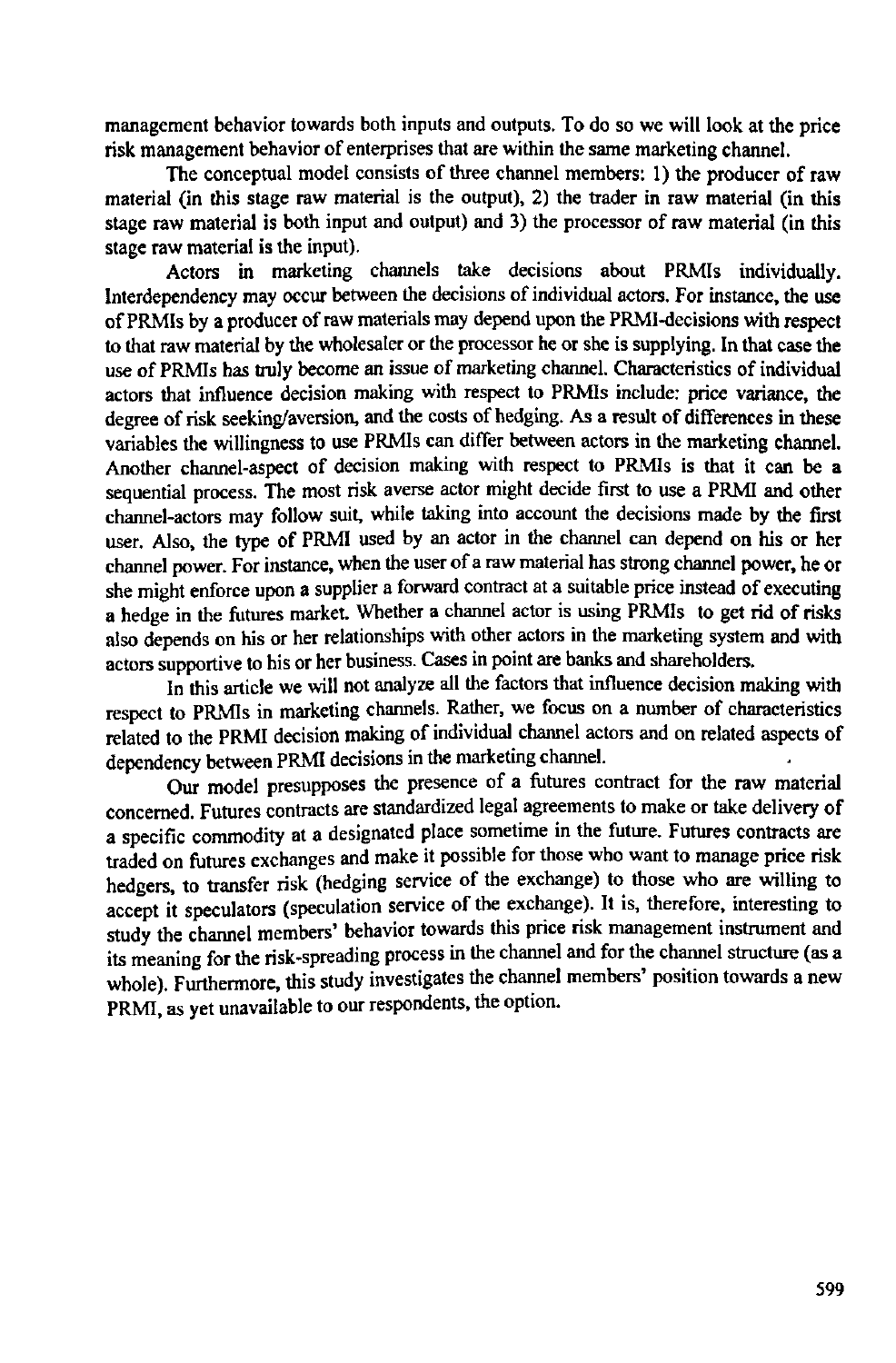



Figure 1 provides a schematic representation of our conceptual model. It discerns the physical and value flow from the financial service flow. The value flow, in our model is directly deducted from the price of raw materials and is volatile and introduces risk. Whether or not channel members will make use of financial services depends on several factors that do not necessarily have to be the same for each channel member. By making use of the services that **a** financial derivatives exchange has to offer, this risk can be eliminated. The use of these services can, in turn, have an effect on the different channel members' choice of channel and hence on the entire channel structure.

We want to test some hypotheses about the use of PRMIs which are related to the individual actors and the channel structure. On the basis of in-depth interviews (i.e. organized group discussions with entrepreneurs) and desk research the following hypotheses can be formulated.

## **Hypotheses related to the individual actor**

If entrepreneurs have a higher awareness of price fluctuations in the cash market and hence are aware of the risks they face in the cash market (assuming the price is difficult to predict) and if entrepreneurs are risk-averse, they will be more inclined to use PRMIs.

# *Hypothesis 1. Risk aversion in the case of risk perception will have a positive relation with the use of price risk management instruments.*

The legal form of a company will influence the manager's price risk management strategy. In general, the manager of a limited liability company will have to generate **a**  continuous return on the invested assets. This makes risk management, and consequently the use of PRMIs, important in risk-bearing surroundings/settings. Entrepreneurs running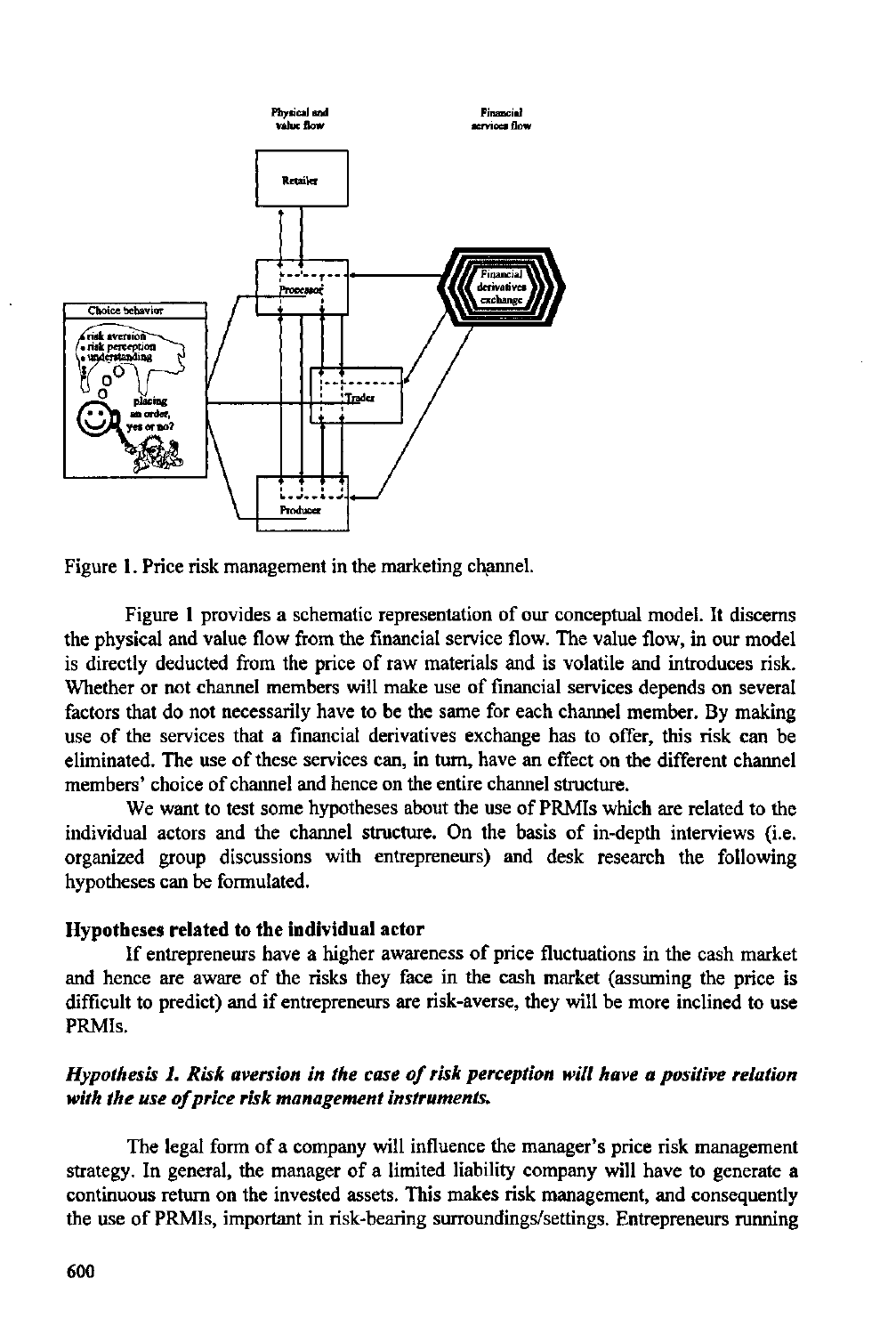**a** one-man business without the obligation of realizing returns for stock holders will therefore feel no pressing commitment to risk management.

# *Hypothesis 2. The degree to which a manager is focused on shareholder interests will have a positive influence on the use of price risk management instruments.*

By using PRMIs, for instance futures contracts, a company can fix the price of **a**  raw material in advance. This is **a** very drastic form of risk management, all risk being eliminated. Implicitly this means that all price dynamics, also those advantageous to the company, will no longer have any influence on the result. For a company with a downward-risk goal (return on investment should be at least x percent, anything above it is welcome) options probably are a better alternative. After all, the use of options allows for **a** bottom or ceiling market price thereby allowing the company to take advantage of favorable price developments.

#### *Hypothesis 3. A downward-risk goal is positively related to the intention to use options*

#### **Hypothesis related to the channel structure**

Many firms have multiple inputs and outputs, and it is not reasonable to assume that the firm is interested in the isolated price-risk management of **a** single input or output. A more plausible goal for **a** firm's risk management activities would be to protect the firm's overall financial performance. Covering only one input or one output may even introduce additional risks. Therefore, a company will sooner cover the price of raw material, when the other variable means of production can be covered as well.

# *Hypothesis 4. When a firm has the possibility of covering the risk of its entire production complex, it will sooner use a price risk management instrument than it would have without this possibility.*

#### METHOD OF RESEARCH

#### **Research Context**

Our study uses for its subjects Dutch entrepreneurs and managers of medium-sized and large hog farms, hog traders and managers of slaughterhouses. In the Netherlands, the hog industry is one of the most important industries in agriculture and faces heavy price fluctuations. The Netherlands has 18 slaughterhouses processing hogs into meat components and sell these components to wholesalers and retailers. Moreover, these meat packers export a large proportion of pork components. The traders serve as intermediaries between the hog farmer on the one hand and the slaughterhouses and exporters of live hogs on the other. The slaughterhouses are run by managers, whereas the hog farms and hog trading firms are often family firms.

In the Netherlands, there is **a** futures market for hogs, in which entrepreneurs can fix the price of their live slaughter hogs in advance. This implies that research into the use of futures contracts allows us to study actual behavior: do people use futures contracts or not? In the case of options, we can (only) measure the intention to use options, should they become available.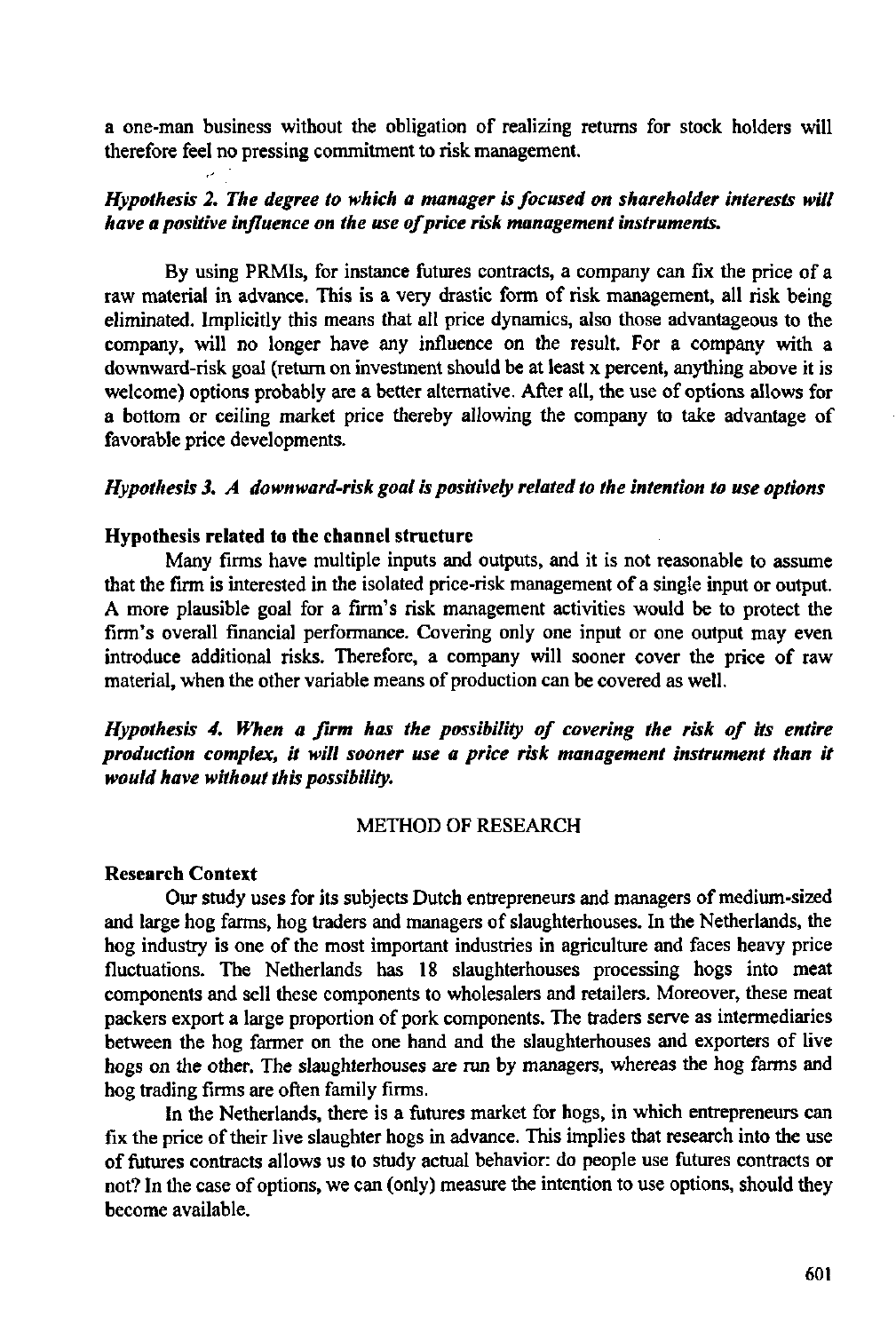## **Research Design**

Prior to the quantitative study, in-depth interviews were held with 40 farmers, 10 hog traders and 5 managers of slaughterhouses to provide insight into decision-making structure. Both the in-depth interviews and desk research formed the basis for the operationalization of the models. The goal of the depth interviews was to gain insight into the decision-making process involved in using PRMIs. More specifically, we wanted to gain insight into the criteria managers use when deciding either to use or futures contracts or not. Care was taken to select some managers who had been involved in futures trading before and other managers who had not been involved in futures trading at all. The depth interviews took place in an informal atmosphere and each session lasted for about two and a half hours. For the producers, we developed a personal computer-assisted interview. The sample frame for this interview was stratified according to the variables 'region' and 'size of enterprise'. The interview had several sections. After having posed some background questions (for example, on size of enterprise, previous behavior regarding price risk management), the respondents were subjected to two experiments which measured risk attitude by means of the certainty equivalence technique and strength of preference by means of the rating technique. This was followed by a measurement of the relative intention to use futures contracts and options. The interview then continued with items that measured the entrepreneurs' characteristics. All the interviewers had prior interviewing experience, and had gone through an extensive 'training program for the assessment procedures. Moreover the training program ensured that the interviewers understood the questions posed to the entrepreneurs. In 1996, a total of 467 producers were interviewed. A similar survey was conducted among managers of slaughterhouses and hog traders.

In 1997 questionnaires were sent to all slaughterhouses and hog traders, a total of 150 in all. Before the questionnaires were sent, telephone contact had been made with the managers concerned to make sure the questionnaires were addressed to the right person and to inform those concerned that a query was coming their way. Sixty-five questionnaires were returned, which means our sample covered over 43 % of the total population.

## **Measures**

Most characteristics of the company and the entrepreneur, such as legal form, can be measured objectively. The constructs characterizing managers and entrepreneurs were measured by scales such as those developed in marketing, psychology, and management.

## **Analysis**

The data obtained from the 550 respondents constitutes the input for the quantitative part of the research. The relations between managers' characteristics and company characteristics and the use of price risk management instruments, as well as the relations between the channel members will be tested using logistic regression. This provides the possibility of being able to test our hypothesis empirically.

The models describing the actual use of futures contracts are choice models where the choice is binary and refers to revealed preferences, that is past behavior. Since in these models choice is a binary variable, we model the probability of choosing one of the alternatives by logistic regression (Hosmer and Lemeshow, 1989). Logistic regression analysis estimates the coefficients of the predictors, such that the likelihood of the data fed into the model is maximized. As a measure of model fit, we provide the improvement of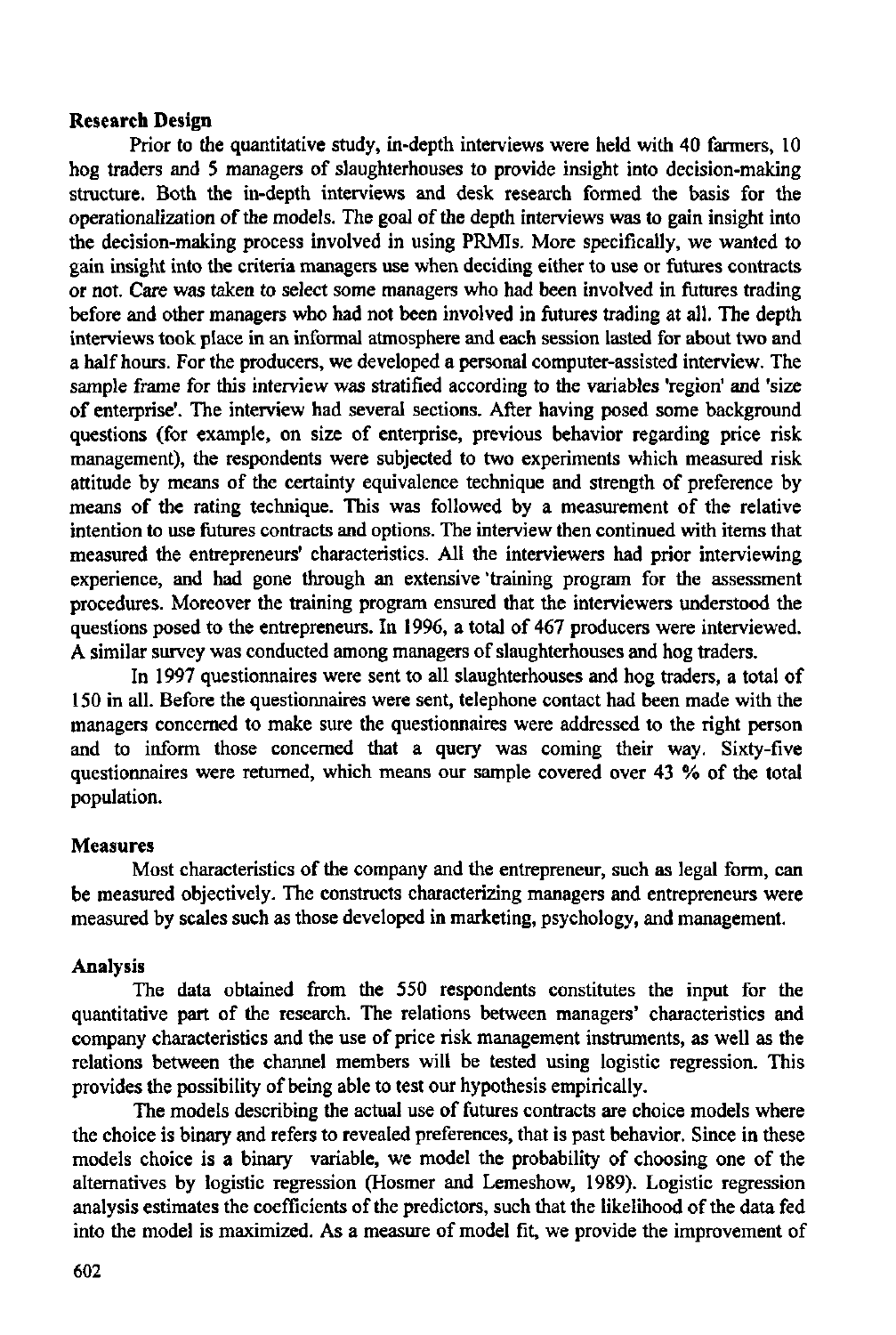the - 2 log likelihood as compared to the - 2 log likelihood of the null model which consist only an intercept. The higher the chi-square value of this model, the better it describes the binary choice model.

# RESULTS'

During the interview, the respondent was asked to indicate on a scale from 1 (not risky at all) to 9 (very risky) the extent to which he or she felt the hog market was risky. An average score of 7.5, 7.3, 7.4 and a standard deviation of 2.1, 1.8, 1.7 for the producers, traders and processors suggest that the hog market is perceived as risky.

#### Producers

Using logistic regression, risk attitude and the extent to which producers are able to fix both input and output prices appeared to be strongly positively related to the use of futures contracts. The model significantly improves the fit compared to the null model with only an intercept (p < 0.001), thereby supporting Hypotheses 1 and 4. Since the producers in our sample are mainly one-man businesses, no relation was found between the legal form and the use of futures contracts.

In order to gain more insight into the producers' choice of marketing channel and their risk attitude, we split the producers into two groups. The first group sells slaughter hogs on the free market (i.e. directly to the slaughterhouse or the trader), the second group sells slaughter hogs to a cooperative. The split shows the entrepreneur's preference for either a price risk-bearing market channel or a risk-reducing market channel. As expected, a significant difference in risk attitude was found between entrepreneurs who sell directly onto the free market and entrepreneurs who supply cooperatives, the latter being less risk-seeking  $(p<0.025)$ . This result is in line with Hypothesis 1. Logistic regression enables us to gain insight into the decision-making behavior of producers regarding the use of options. In their decision for or against using options the following variables are of importance: the decision unit's opinion of options ( $\beta$ = 1.14, p = 0.005), risk attitude ( $\beta$ = 0.381, p = 0.017), interaction between risk perception and risk attitude ( $\beta$ = 0.05, p = 0.07), and understanding of options  $(\beta = 0.630, p = 0.000)$ . The model significantly improves the fit compared to the null model with only an intercept  $(p < 0.001)$ .

## **Processors**

Because 18 interviews are available to the processors, the hypotheses are tested by using correlation coefficients between variables. The interviews show that risk aversion is positively correlated to the extent to which a slaughterhouse makes use of futures contracts ( $r= 0.65$ ,  $p = 0.03$ ), thereby supporting Hypothesis  $1^2$ . No relation was found between the

<sup>&</sup>lt;sup>1</sup> Lack of space prevents the authors from reporting all the statistics of the regressions. Readers who are interested in these statistics are welcome to contact the authors.

<sup>&</sup>lt;sup>2</sup> Since we conduct a correlation analysis, we did not use actual market behavior not using futures contracts- for a variable here (this is, after all, a binary choice). Instead we use the variable which indicates the extent to which the company uses futures contracts.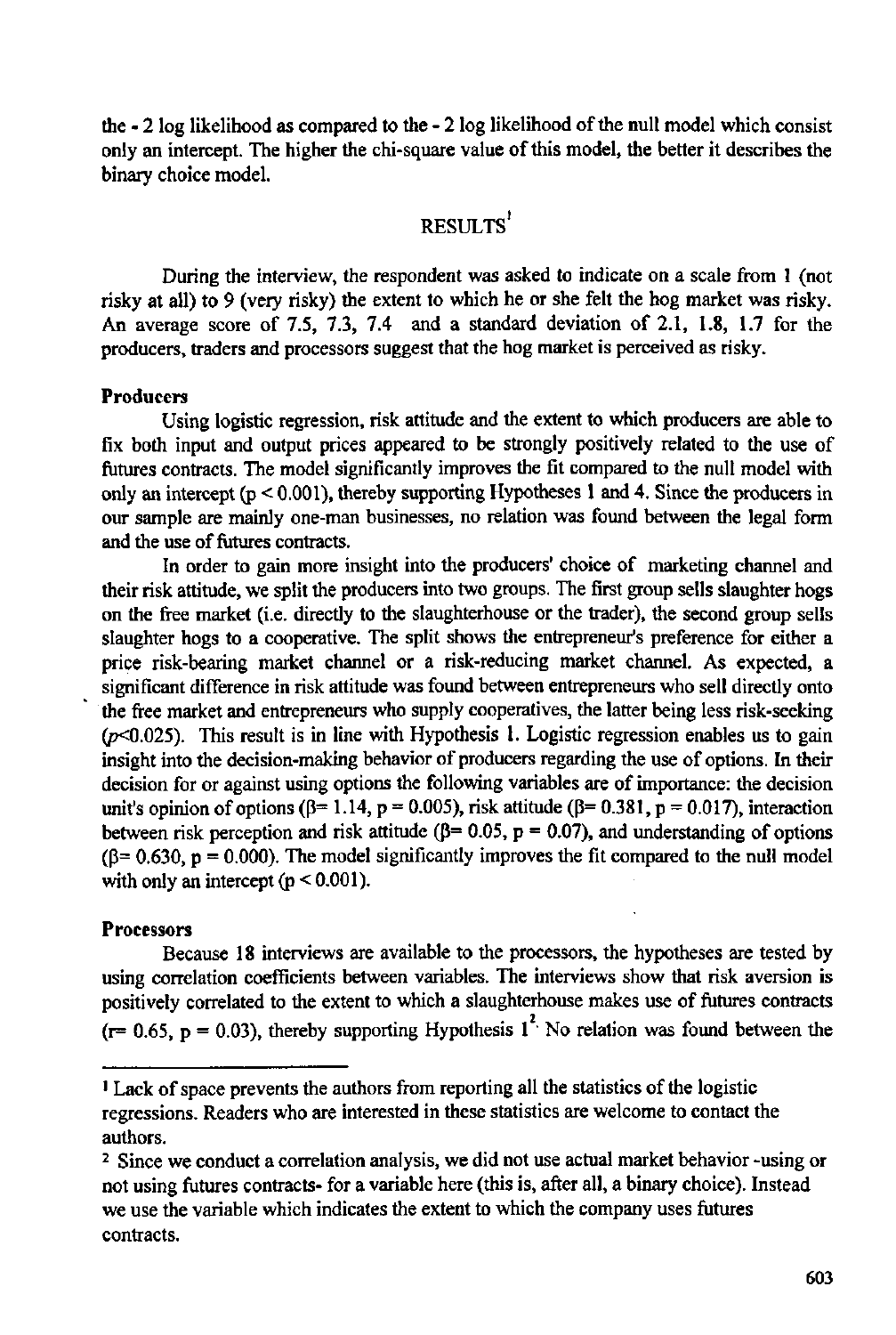extent to which futures markets are used and the legal form, thereby rejecting Hypothesis 2. Note that the sample contained little variation as to legal form. A clear relation was found between the processor's downward-risk goal and the intention to use options ( $r= 0.54$ ,  $p =$ 0.05), thereby supporting Hypothesis 3. The extent to which futures markets were used depended strongly on the processors' opportunity to hedge both input and output ( $r = 0.71$ , p= 0.02), thereby supporting Hypothesis **4.** 

# **Traders**

Using logistic regression, it appeared that risk attitude and legal form are strongly positively related to the use of futures contracts. The model significantly improves the fit compared to the null model with only an intercept ( $p < 0.001$ ), thereby supporting hypothesis 1 and 2. The extent to which traders are able to fix both input and output prices was not significant in logistic regression, thereby rejecting hypothesis 4. The intention to use options and a downward-risk goal were significantly related ( $r= 0.47$ ,  $p= 0.05$ ), thereby supporting hypothesis 3.

These results indicate out that differences exist between the market channel members as far as their relationship to price risk management is concerned. For all channel members knowledge about financial derivatives appeared to be an important determinant in choosing for or against hedging. The risk with regard to raw materials is largely borne by the producers. They appeared to be the least risk-averse óf all channel members.

In our empirical study, the producers are mainly family companies, where the entrepreneur has no obligation to other parties to realize a return on his or her capital (there being no shareholders). The possibility of using options to fix a bottom or ceiling price in the market is greeted with enthusiasm among the channel members. Risk attitude concerning the company's performance is an important determinant in the decision to either use or shun price risk management instruments. The channel members who hold power in the channel, in our case the retailers, actually use their power to shift the risk to other channel members, thus avoiding having to use the services of inancial markets.

The producers' choice of channel also depends on their risk attitude. Producers evaluate channels using several criteria including the risk they introduce. Based on their own risk attitude they then choose **a** relatively safe or relatively risky channel. Therefore, the choice of market channel is also a part of entrepreneurs risk management strategy.

## DISCUSSION

# **Strategic Implications for Financial Derivatives Markets from a Service Marketing Perspective**

Services marketing has only recently emerged as a discipline in the field of marketing (Fisk, Brown & Bitner, 1993; Swartz, Bowen & Brown, 1992). As they constitute an immensely diverse number of industries, it is difficult to define exactly and unambiguously the nature of services (Grönroos, 1990). Consequently, authors have focused their attention on finding features which distinguish services from goods (Bowen & Schneider, 1988; Zeithaml, Parasuraman & Berry, 1985). Intangibility presents a challenge to new service development, as it requires management of the financial derivatives exchange to cooperate closely with customers and to stress the use of tangible cues to make the service more physical. Tangible cues in the financial derivatives industry are the trading floor, the information provided by the trading system and the clearing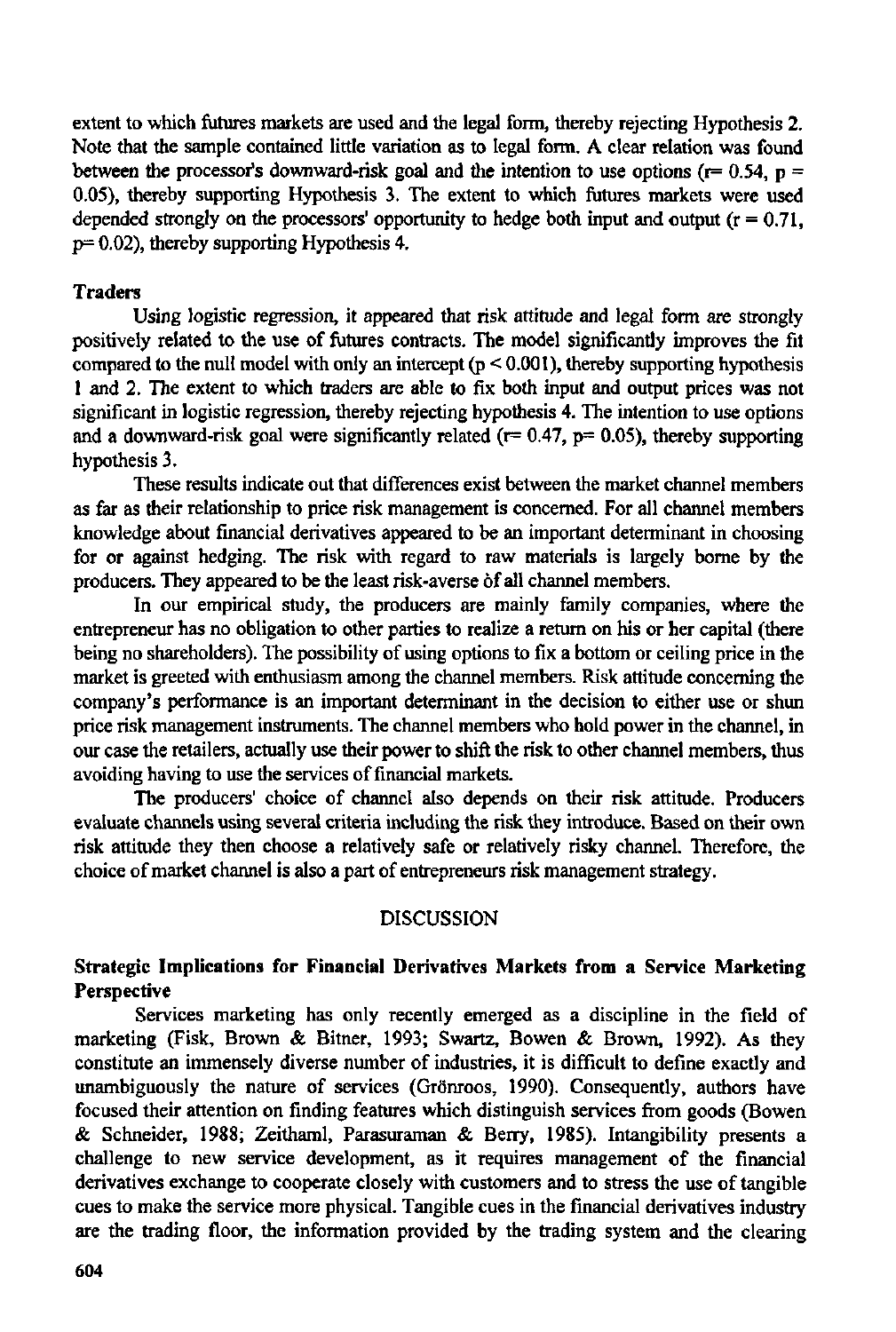system. Furthermore, intangibility may diminish the period of time needed to complete the new product development process for services. As a result, the financial derivatives industry may be able to respond more quickly and adequately to customers' needs. However, as services can be easily imitated ("me-too" products), this had lead to an increased proliferation of similar services in the financial derivatives industry (de Brentani, 1991; Easingwood, 1986; Pennings, 1998; Shostack 1984; Storey & Easingwood, 1996).

Level of understanding, risk attitude and legal form are related to the use of futures contracts, confirming our Hypotheses 1 and 2. In order to increase the understanding of the services provided by financial derivatives exchanges, the exchange might develop training programs for managers. These programs may be seen as a tangible cue to make the hedging service as a whole more tangible. It seems interesting to the exchange to direct its attention towards companies that particularly focus on shareholder value interests.

In the decision to use the services provided by options, the determinants that are decisive are different to operative in determining the use of futures. This implies that the marketing of financial derivatives is service specific. The objective concerning profit fluctuations, for example having a downward risk goal or not appearing to bear a clear relation with the intention to use options (Hypothesis 3). In our study, this implies that it would be interesting for the Amsterdam Exchanges to conduct further research into the feasibility of options on slaughter hogs. Our results show that the motivation for reducing risk by offsetting PRMIs is not to reduce the *cash price risk* of single commodities but to reduce the *residual risk* of the firm, that is all inputs and outputs (Hypothesis 4). The Warenterminbörse in Hannover (Germany) starts trading futures contracts in 1998. This exchange is going to list several related futures complexes, such as the hog futures complex which will include piglet futures, feed futures and hog futures. Gathering information on the production structures particular to different industries seems to be of great importance to financial institutions. Computer technology and advancements in telecommunications will make this increasingly easier in the future which will, in turn, lead to improvements in the structure of financial institutions (Merton 1995). It is important to gain further insight into the risk management alternatives of entrepreneurs. The risk management services offered by the exchange may serve as a substitute for vertical integration and will influence the channel choice (risky versus safe). Our study, for example, showed that the choice of market channel is used by producers as a risk management tool. Moreover investigating the interdependency between the channel members regarding their risk management behavior would be an interesting avenue to explore in future.

#### *Acknowledgments*

The authors are grateful for the generous participation of the 550 entrepreneurs and managers in our personal interview and survey. Research support provided by the Amsterdam Exchanges is gratefully acknowledged.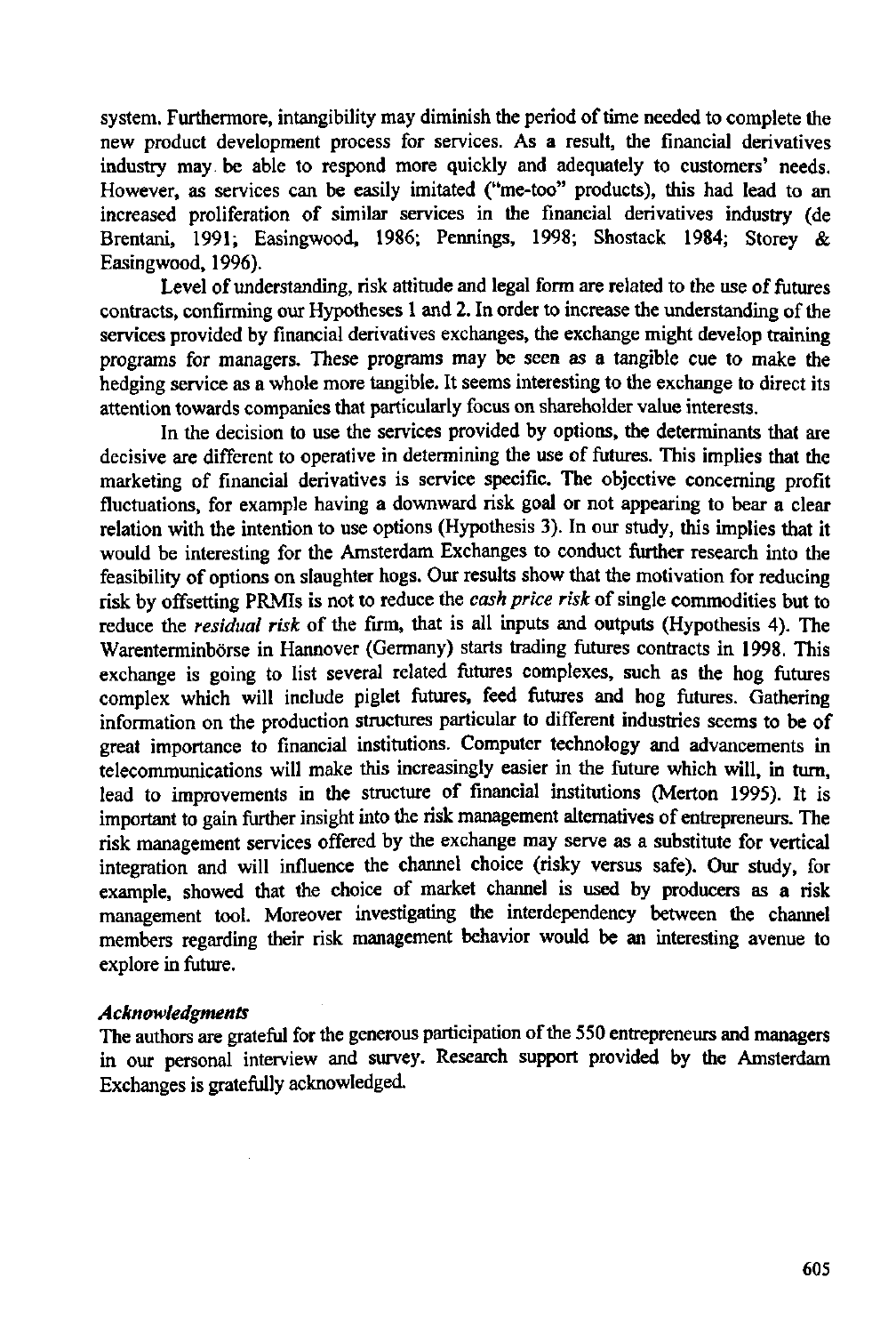## REFERENCES

- 1. Anderson, R.W. and J.P. Danthine. 1980. Hedging and joint production, theory and illustrations. Journal of Finance, 35,487-489.
- 2. Anderson, R.W. and J.P. Danthine. 1981. Cross hedging. Journal of Political Economy, 89,1182-1196.
- 3. Black, G.D. 1986. Success and failure of futures contracts: theory and empirical evidence. Monograph 1986-1 Salomon Brothers Center for the Study of Financial Institutions, New York.
- 4. Bowen, D.E. and B. Schneider. 1988. Services marketing and management: implications for organizational behavior, in: *Research in Organizational Behavior: An Annual Series of Analytical Essays and Critical Reviews.* Staw, B.M. and Cummings, L.L. (eds.), Vol. 10. pp. 43-80.
- 5. De Brentani, U. 1991. Success factors in developing new business services. European Journal of Marketing, 25,33-59.
- 6. Easingwood, C.J. 1986. New product development for service companies. Journal of Product Innovation Management 3,264-275.
- 7. Fisk, R.A., Brown, S.A., Brown, S.W. and M.J. Bitner. 1993. Tracking the evolution of the services marketing literature. Journal of Retailing, 69, 61-103.
- 8. Gray, R.W. 1987. Why does futures trading succeed or fail: an analysis of selected commodities. In *Readings in Futures Markets,* Volume 3: Views from the Trade, Peck, A.E. (ed), Chicago: Chicago Board of Trade.
- 9. Grönroos, C. 1990. Services management and marketing: managing the moments of truth in service competition, Lexington Books, Lexington, MA/Toronto.
- 10. Hirshleifer, D. 1989. Futures trading, storage, and the division of risk: a multiperiod analysis. The Economic Journal, 99, 700-719.
- 11. Hosmer, D.W., Jr and S. Lemeshow. 1989. Applied logistic regression. (New York, NY: Wiley & Sons).
- 12. Pennings, J.M.E. and M.T.G. Meulenberg. 1997. Hedging efficiency: a futures exchange management approach. Journal of Futures Markets, 17, 599-615.
- 13. Pennings, J.M.E. 1997. The information dissemination process of futures exchange innovations, Journal of Business Research (forthcoming).
- 14. Pennings, J.M.E. and D.F. Broens. 1997. Financial derivatives exchange innovations: reinforcement versus cannibalism, Working Paper, Wageningen University.
- 15. Rolfo, J. 1980. Optimal hedging under price and quantity uncertainty: the case of a cocoa producer. Journal of Political Economy, 88,100-116.
- 16. Tashjian, E. and John J. McConnell. 1989. Requiem for a market: an analysis of the rise and fall of a financial futures contract. Review of Financial Studies, 2,1-23.
- 17. Silber W.L. 1981. Innovation, competition, and new contract design in futures markets. Journal of Futures Markets, 1,123-155.
- 18. Shostack, L. G. 1984. Service design in operating environment. In: *Developing New Services.,* George, W. R. and Marshall, C. (Eds.), pp. 27-43.
- 19. Storey, CD. and C.J. Easingwood. 1996. Determinants of new product performance: a study in the financial services sector. International Journal of Service Industry Management, 7, 32-55.